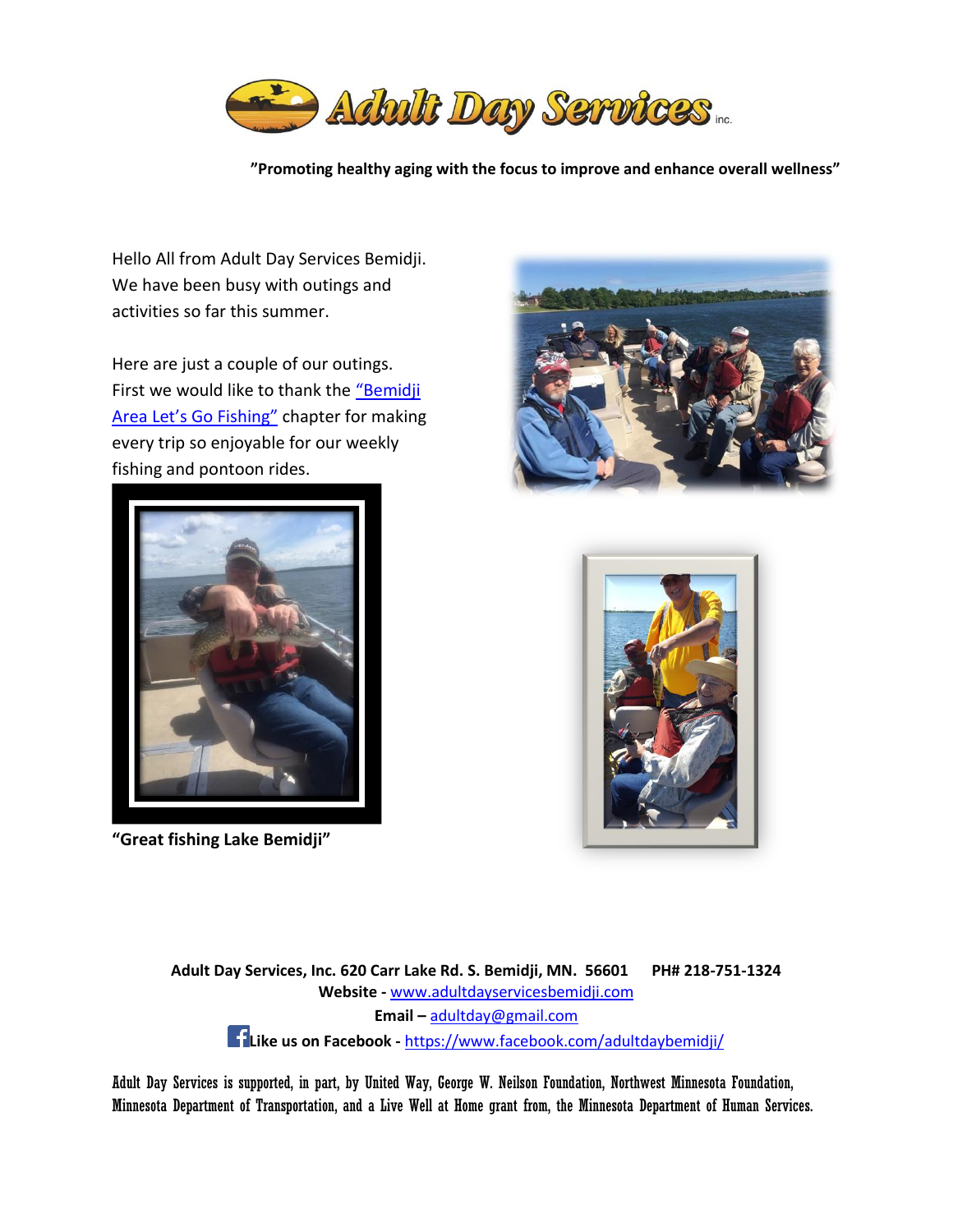

**"Promoting healthy aging with the focus to improve and enhance overall wellness"**

We go to [Great River Rescue](http://www.greatriverrescue.com/) once a month. Visiting with the animals is so therapeutic and who doesn't love animals? Brandon Mustful has been great and we appreciate him so much.



**"Animal Therapy/Unconditional Love"** 

We also take trips to the [Science Center](https://www.hscbemidji.org/) to learn new things, interact with the animals and of course feed the fish. Personally, I can't do the whole snake thing. EEeekkkk!







**Adult Day Services, Inc. 620 Carr Lake Rd. S. Bemidji, MN. 56601 PH# 218-751-1324 Website -** [www.adultdayservicesbemidji.com](http://www.adultdayservicesbemidji.com/) **Email –** [adultday@gmail.com](mailto:adultday@gmail.com) **[L](https://www.facebook.com/adultdaybemidji/)ike us on Facebook -** <https://www.facebook.com/adultdaybemidji/>

Adult Day Services is supported, in part, by United Way, George W. Neilson Foundation, Northwest Minnesota Foundation, Minnesota Department of Transportation, and a Live Well at Home grant from, the Minnesota Department of Human Services.